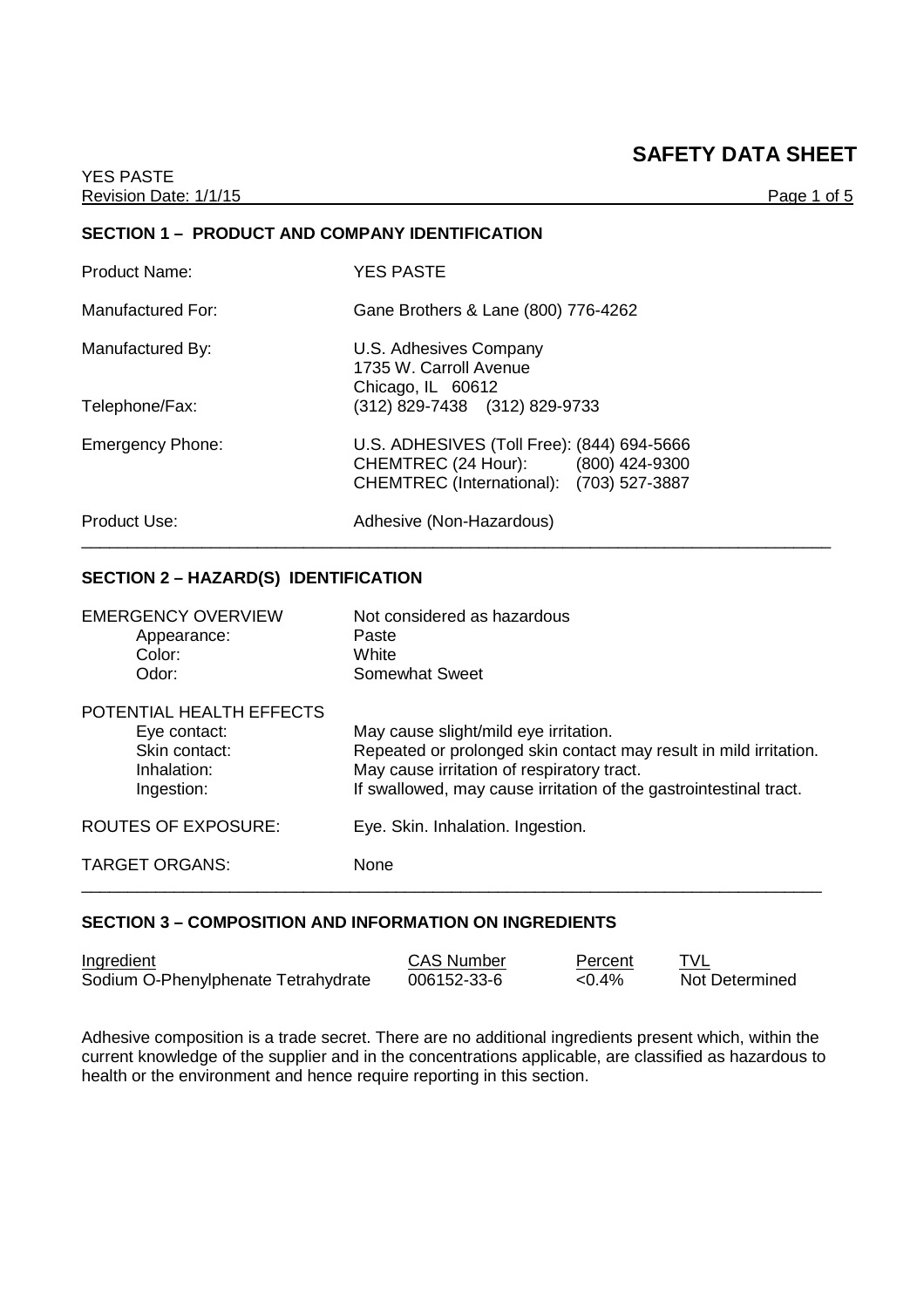#### **SECTION 4 – FIRST- AID MEASURES**

| Eye contact:  | Flush with copious amounts of water. Hold eyelids open to facilitate rinsing.<br>Seek medical attention if irritation persists. |
|---------------|---------------------------------------------------------------------------------------------------------------------------------|
| Skin contact: | Wash thoroughly with soap and water. Seek medical attention if irritation persists.                                             |
| Ingestion:    | Call a physician immediately. Do not induce vomiting without medical advice.                                                    |
| Inhalation:   | Move to fresh air. Seek medical attention if irritation persists.                                                               |

#### **SECTION 5 – FIRE-FIGHTING MEASURES**

| Flash Point: $>212^{\circ}F(100^{\circ}C)$                     | Auto ignition: N/A           | LEL: N/A                                                                     | UEL: N/A |
|----------------------------------------------------------------|------------------------------|------------------------------------------------------------------------------|----------|
| Extinguishing media: Water, Carbon Dioxide, Dry Chemical Foam. |                              |                                                                              |          |
| Specific hazards:                                              | (CO) and smoke are produced. | When dried polymer burns, water (H2O), carbon dioxide (CO2), carton monoxide |          |
| Special fire fighting<br>procedures:                           |                              | Wear self contained breathing apparatus for fire fighting if necessary.      |          |

\_\_\_\_\_\_\_\_\_\_\_\_\_\_\_\_\_\_\_\_\_\_\_\_\_\_\_\_\_\_\_\_\_\_\_\_\_\_\_\_\_\_\_\_\_\_\_\_\_\_\_\_\_\_\_\_\_\_\_\_\_\_\_\_\_\_\_\_\_\_\_\_\_\_\_\_\_\_\_\_\_\_\_

#### **SECTION 6 – ACCIDENTAL RELEASE MEASURES**

#### CONTAINMENT TECHNIQUES:

No adverse health effects expected from the clean-up of spilled material. Follow the personal protective equipment recommendations found in Section 8 of the SDS. Keep spilled product out of sewers, watersheds, or water systems. Dike if necessary.

#### CLEAN-UP METHODS:

If possible pump liquid into an approved container or soak up with inert absorbent material (e.g. sand, silica get, sawdust). Sweep up and shovel into suitable containers for disposal. Prevent product from entering drains. Clean contaminated surface thoroughly. Dispose of absorbed material in accordance with local, state and national legislation.

\_\_\_\_\_\_\_\_\_\_\_\_\_\_\_\_\_\_\_\_\_\_\_\_\_\_\_\_\_\_\_\_\_\_\_\_\_\_\_\_\_\_\_\_\_\_\_\_\_\_\_\_\_\_\_\_\_\_\_\_\_\_\_\_\_\_\_\_\_\_\_\_\_\_\_\_\_\_\_\_\_\_

#### **SECTION 7 – HANDLING AND STORAGE**

#### HANDLING:

No special handling instructions due to toxicity. Ensure thorough ventilation of storage and work areas. Wear suitable gloves and eye/face protection. This product contains limited amounts of residual monomer. Under normal handling and use conditions the residual monomer should not present a hazard.

#### STORAGE:

Keep from freezing. Keep container tightly closed and dry; store in at room temperature in original container. Minimize contact with atmospheric air to prevent inoculation with microorganisms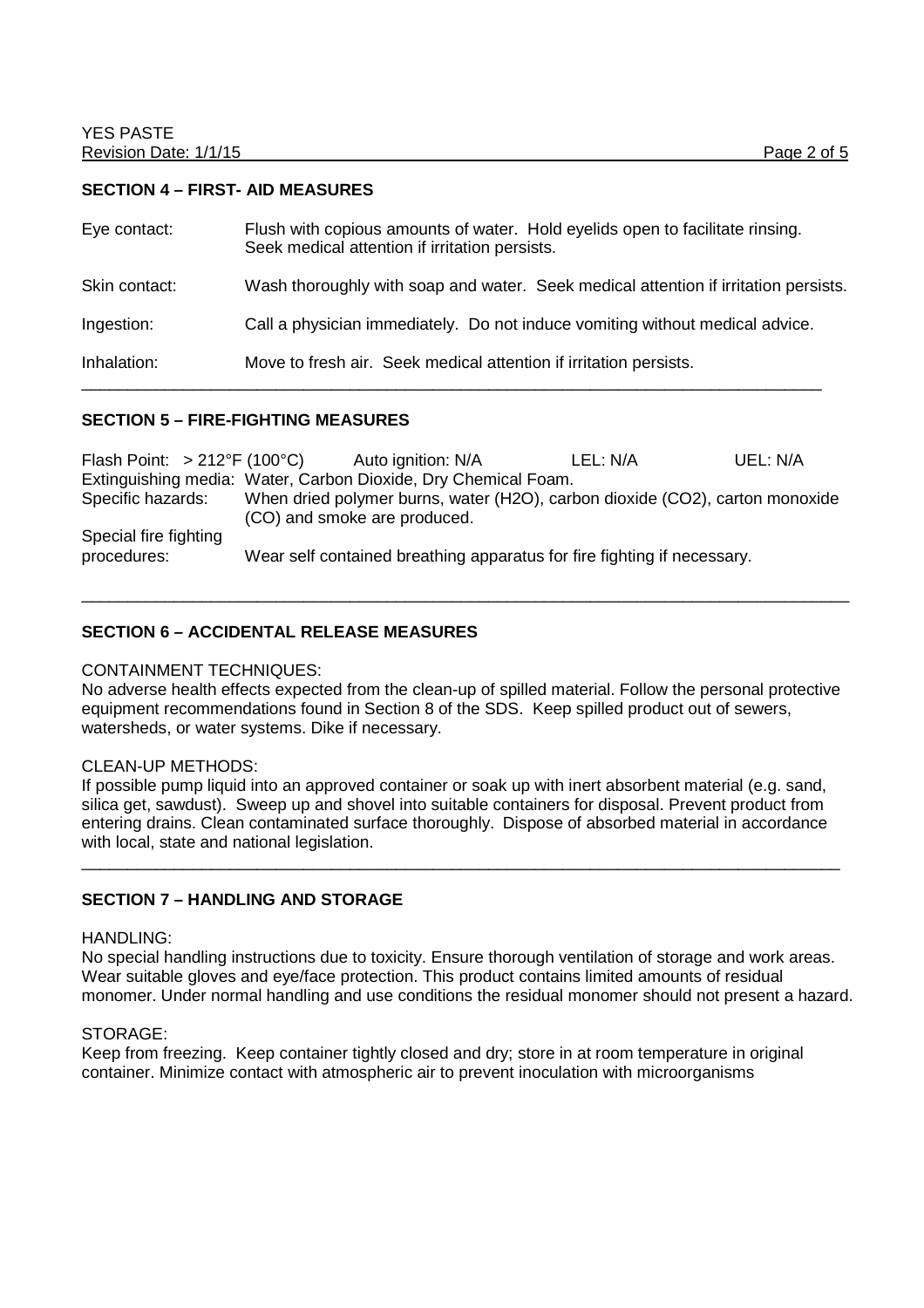### **SECTION 8 – EXPOSURE CONTROLS AND PERSONAL PROTECTION**

|              | Engineering controls:                                    |              | No specific controls needed.                                                                                                                   |
|--------------|----------------------------------------------------------|--------------|------------------------------------------------------------------------------------------------------------------------------------------------|
| Ventilation: |                                                          |              | No exposure limits exist for the constituents of this product.                                                                                 |
|              | Personal protective equipment<br>Respiratory protection: |              | N/A in ventilated area.                                                                                                                        |
|              | Hand protection:                                         |              | Rubber gloves                                                                                                                                  |
|              | Eye protection:                                          |              | Safety glasses.                                                                                                                                |
|              | Skin and body protection:                                |              | Wear protective clothing to prevent skin contact.                                                                                              |
|              | General Hygiene Practice:                                | immediately. | Handle in accordance with good industrial hygiene and safety practice.<br>Avoid contact with the skin, eyes and clothing. Wash soiled clothing |

# **SECTION 9 – PHYSICAL AND CHEMICAL PROPERTIES**

| Form:                             | <b>PASTE</b>          |
|-----------------------------------|-----------------------|
| Appearance/Color:                 | <b>WHITE</b>          |
| Odor:                             | <b>SWEET</b>          |
| pH Value:                         |                       |
| Solubility (in water):            | <b>DISPERSIBLE</b>    |
| <b>Boiling Point/Range:</b>       | 212° F (>100° C)      |
| Density:                          | approx. 11 lbs/gallon |
| Vapor Pressure:                   | Not determined        |
| Vapor Density:                    | Not determined        |
| <b>Evaporation Rate:</b>          | Not determined        |
| <b>Octanol/Water Coefficient:</b> | Not determined        |
|                                   |                       |

# **SECTION 10 – STABILITY AND REACTIVITY**

| Stability:                  | Stable at ambient temperatures.<br>Coagulation may occur following freezing, thawing or boiling. |
|-----------------------------|--------------------------------------------------------------------------------------------------|
| Conditions to avoid:        | None reported.                                                                                   |
| Hazardous Polymerization: : | Will not occur.                                                                                  |
| Incompatibility:            | Not established                                                                                  |

\_\_\_\_\_\_\_\_\_\_\_\_\_\_\_\_\_\_\_\_\_\_\_\_\_\_\_\_\_\_\_\_\_\_\_\_\_\_\_\_\_\_\_\_\_\_\_\_\_\_\_\_\_\_\_\_\_\_\_\_\_\_\_\_\_\_\_\_\_\_\_\_\_\_\_\_\_\_\_\_\_\_\_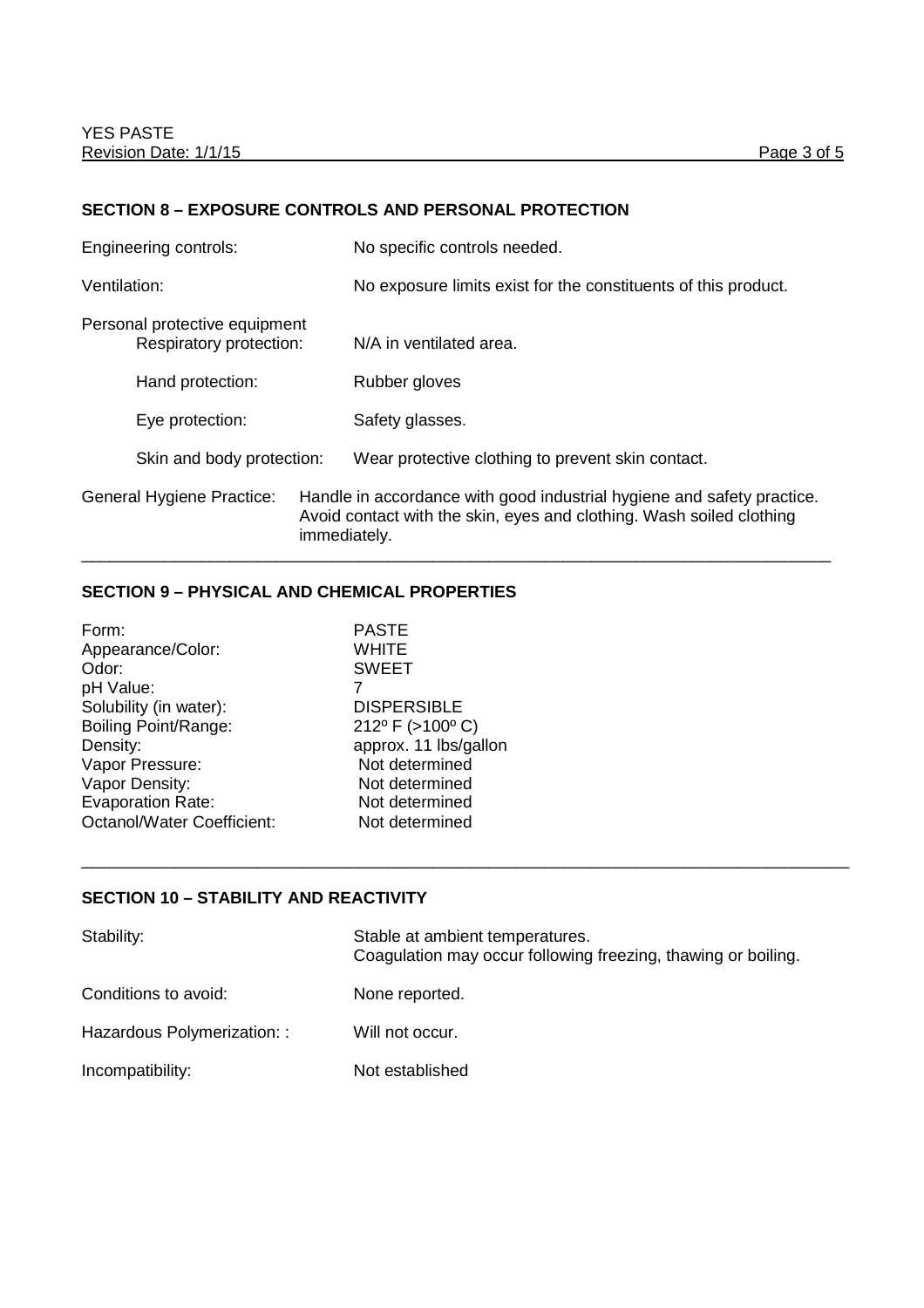### **SECTION 11 – TOXICOLOGICAL INFORMATION**

Acute and chronic health effects are not expected as long as good industrial hygiene and safety precautions are followed.

\_\_\_\_\_\_\_\_\_\_\_\_\_\_\_\_\_\_\_\_\_\_\_\_\_\_\_\_\_\_\_\_\_\_\_\_\_\_\_\_\_\_\_\_\_\_\_\_\_\_\_\_\_\_\_\_\_\_\_\_\_\_\_\_\_\_\_\_\_\_\_\_\_\_\_\_\_\_\_\_\_

\_\_\_\_\_\_\_\_\_\_\_\_\_\_\_\_\_\_\_\_\_\_\_\_\_\_\_\_\_\_\_\_\_\_\_\_\_\_\_\_\_\_\_\_\_\_\_\_\_\_\_\_\_\_\_\_\_\_\_\_\_\_\_\_\_\_\_\_\_\_\_\_\_\_\_\_\_\_\_\_\_\_\_

\_\_\_\_\_\_\_\_\_\_\_\_\_\_\_\_\_\_\_\_\_\_\_\_\_\_\_\_\_\_\_\_\_\_\_\_\_\_\_\_\_\_\_\_\_\_\_\_\_\_\_\_\_\_\_\_\_\_\_\_\_\_\_\_\_\_\_\_\_\_\_\_\_\_\_\_\_\_\_\_\_\_\_

#### **SECTION 12 – ECOLOGICAL INFORMATION**

This formulation has not been tested for environmental effects.

# **SECTION 13 – DISPOSAL CONSIDERATIONS**

WASTE DISPOSAL: Disposal of this product must comply with all applicable federal, state and local regulations.

CONTAINER DISPOSAL:

Disposal of this container should comply with all applicable federal, state and local regulations.

#### **SECTION 14 – TRANSPORT INFORMATION**

DOT not regulated CFR not regulated IATA not regulated IMDG not regulated CTC not regulated Further information Not dangerous goods

# **SECTION 15 – REGULATORY INFORMATION**

N/A

Chemical Name CAS Number Concentration (% by wt)

Occupational Safety and Health Act (OSHA): This material is not classified as hazardous under the criteria of the US Occupational Safety and Health Administration (OSHA) Hazard Communication Standard, 29 CFR 1910.1200.

TSCA Inventory Status and TSCA Information: This material or its components are listed on or are in compliance with the requirements of the TSCA Chemical Substance Inventory.

TSCA 12 (B) Export Notification: This material does not contain any TSCA 12 (b) regulated chemicals. SARA Title III:

SARA 302 EHS Chemicals: This material does not contain any SARA extremely hazardous substances. SARA 311/312 Hazard Class: This product does not present any SARA 311/312 hazards.

SARA 313 Chemicals: This material does not contain any SARA 313 chemical above de minimus levels. California Prop 65: This material does not contain any chemical above de minimus levels. Canada-WHMIS Hazard Class: Non-controlled.